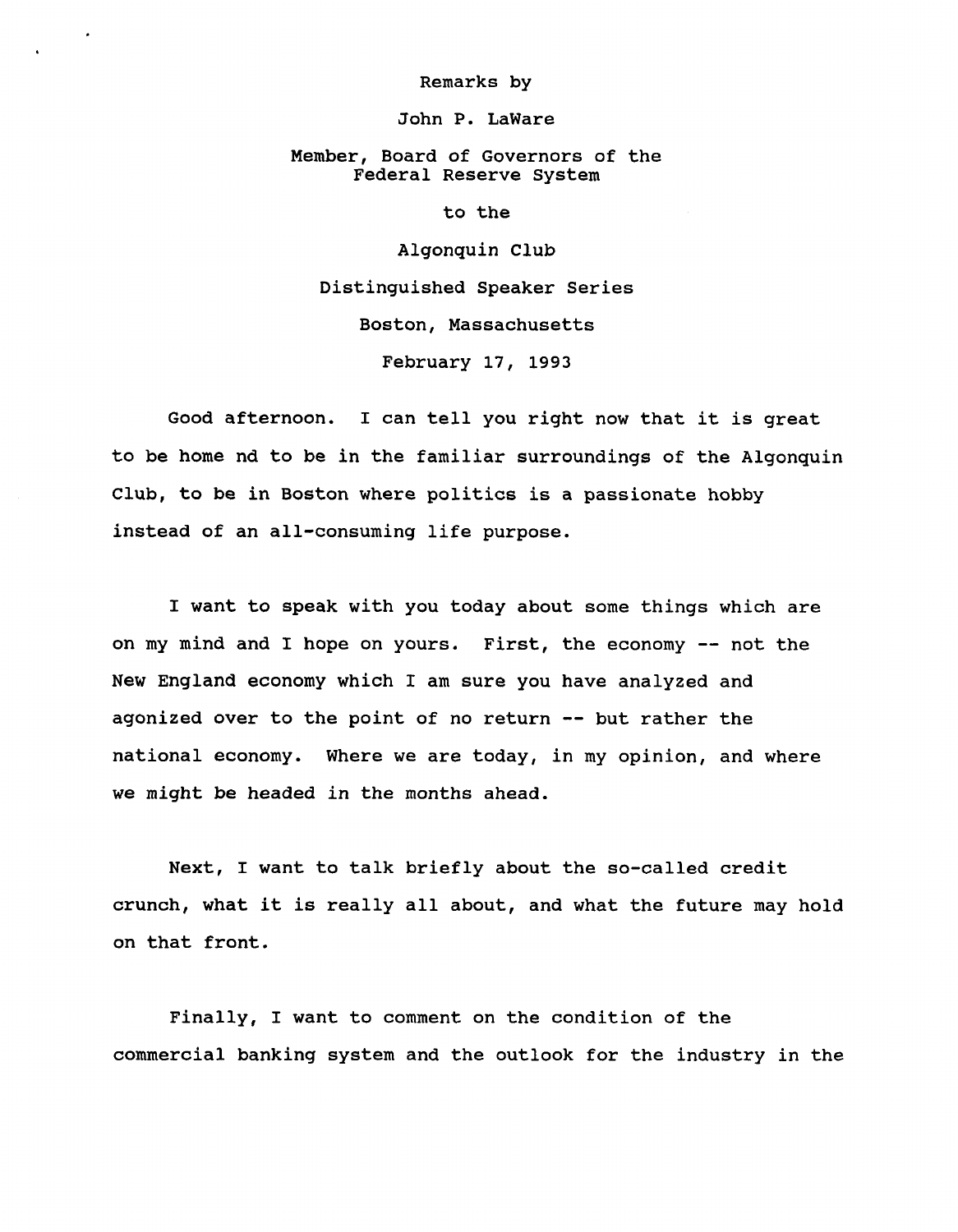**context of impassioned cries for regulatory relief and structural reform.**

**The United States economy is doing better currently than even the most optimistic forecasters would have dreamed only 6-8 months ago. With reported growth in real GDP of 3.4 percent in the third quarter and 3.8 percent in the fourth quarter, unemployment nationally has retreated from a high of 7.8 percent of the work force to 7.1 percent in January, and inflation is running below 3 percent on an annualized basis. Short-term interest rates are at their lowest level in more than two decades and the 30-year Treasury bond yield is just over 7 percent.**

**These are conditions conducive to growth and key segments of the economy have responded. Housing starts have improved significantly and that activity brings improved conditions to the businesses of the many suppliers who support housing construction. Lower interest rates are contributing to revitalized sales of existing homes. Sales of autos, particularly U.S.-built autos, have picked up. Industrial production is growing. The inventory-to-sales ratio of U.S. businesses is at a very low level. This has triggered, and should sustain, an increase in inventory investment through 1993 and 1994. Retail sales are stronger than expected and personal consumption expenditures have returned to their strongest rate of growth since 1988 after a period of two years when consumers were more intent on reducing their personal debt burden than on acquiring more goods, particularly durables.**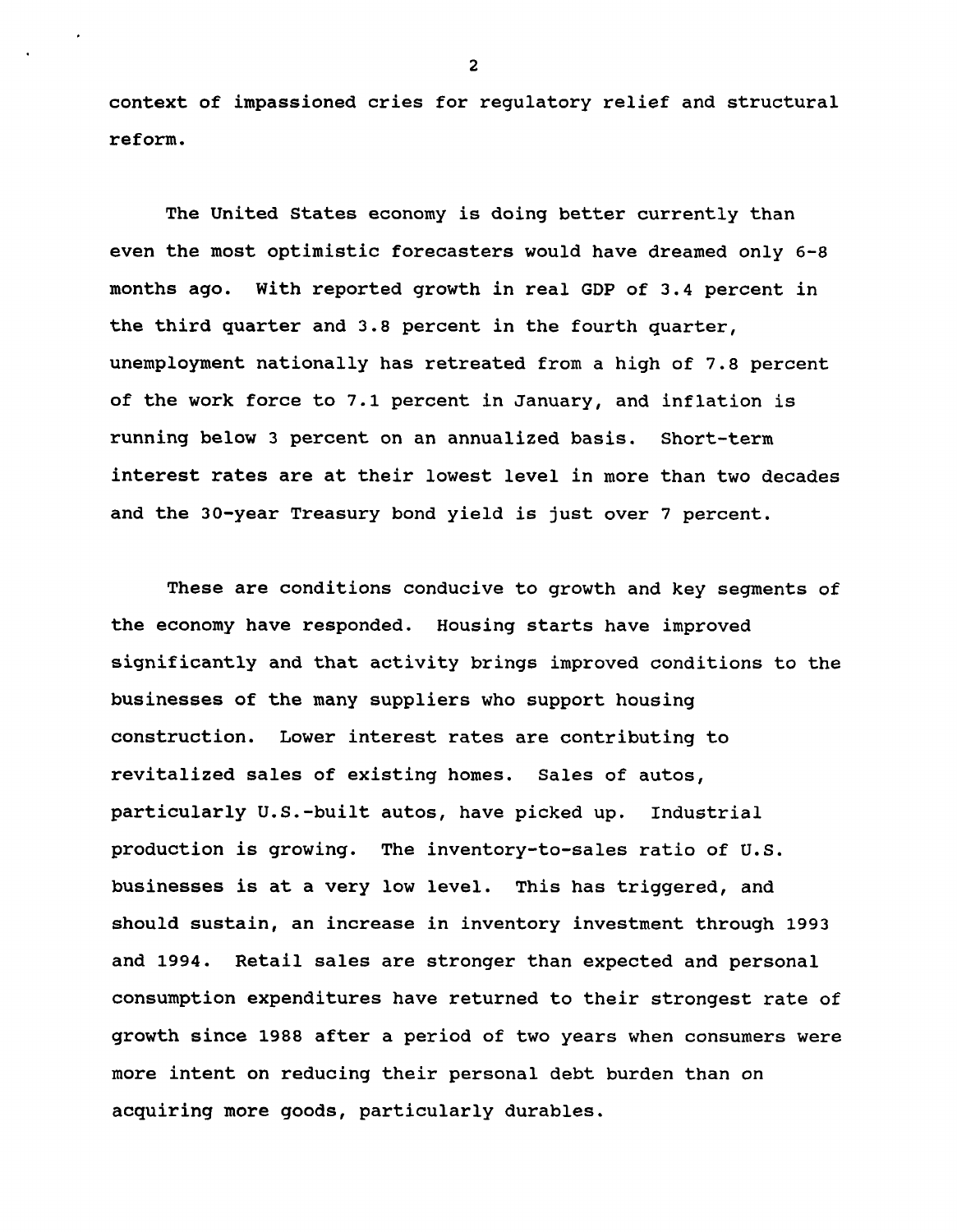**Remember, I am speaking now about the macro-economy — not regional economies. New England remains very sluggish, Southern California is showing signs of continued deterioration, and the Pacific Northwest is soft due to the dramatic slowdown in commercial aircraft orders and restrictions on timber harvesting. The Mid-Atlantic states are doing better, and the Southeast states, the rust belt, and the plains states continue to look quite healthy.**

**At the same time, the outlook for inflation in 1993 and 1994 is for a continued downward trend approaching an annual rate of 2 percent or less by 1995.**

**The challenge from the point of view of pure economics is to sustain present trends. The political challenge is the need to improve the job environment, since the average voter measures the health of the economy by the unemployment numbers and the difficulty in finding work.**

**The economic challenge may be tougher to meet than the political one. There is a lot of soft ground out there which could bog down even as strong a growth pattern as we are now experiencing. The current expansion is largely consumer driven and, in my opinion, results from a renewal of consumer confidence, beginning in August. I think the Democratic Convention sounded an upbeat note which was contagious. But, I also think the public began to feel that, whichever candidate won the election, the economy was going to receive more attention and**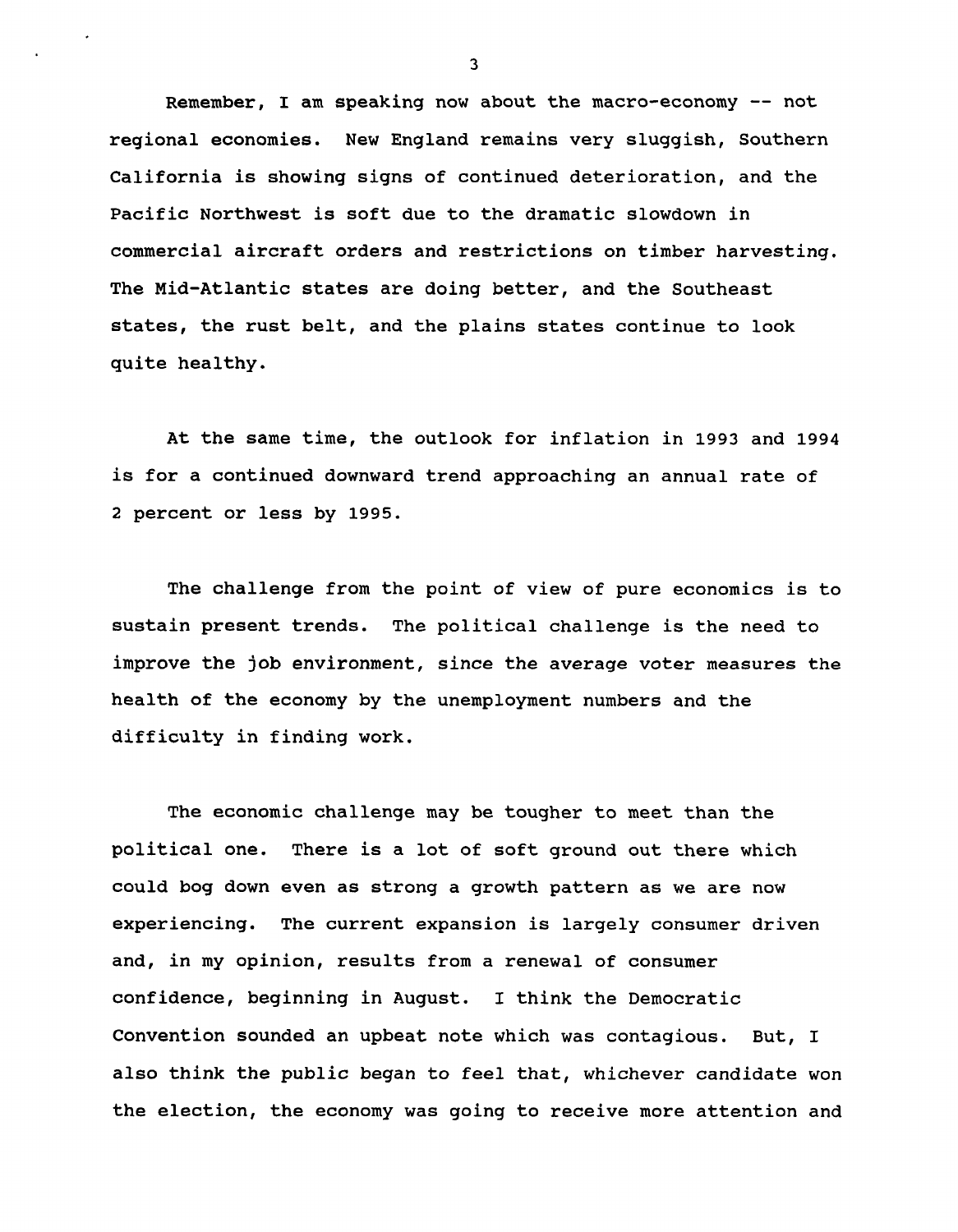**things would be better. Clinton's victory, based on more proactive campaign promises, lifted expectations and moved confidence up the scale.**

**But confidence is a fragile, psychological phenomenon which needs nourishment and reinforcement. The question now is: will confidence survive what lies ahead?**

**Tonight we will hear the details of the President's plan for the economy. Almost certainly it will contain spending proposals to create jobs. That is a prime expectation and will be received eagerly by those who are out of work. But if the proposals are for spending on rebuilding the physical infrastructure of the nation — roads, bridges, railroads, and airports — will it do much for the displaced defense production employee, the military serviceman returning to the civilian work force, or the computer technician laid off in the restructuring of that industry, or the middle manager from a bank or insurance company, who is out of work because the company that employed him has had to thin management ranks in pursuit of greater competitiveness?**

**What will happen to the confidence of a member of the middle class who has been planning on a tax cut since last November, but is now faced with a tax increase to reduce the budget deficit, which is, in itself, a concept hard to relate to?**

**How will the Gray Panthers feel about higher taxes on their Social Security income?**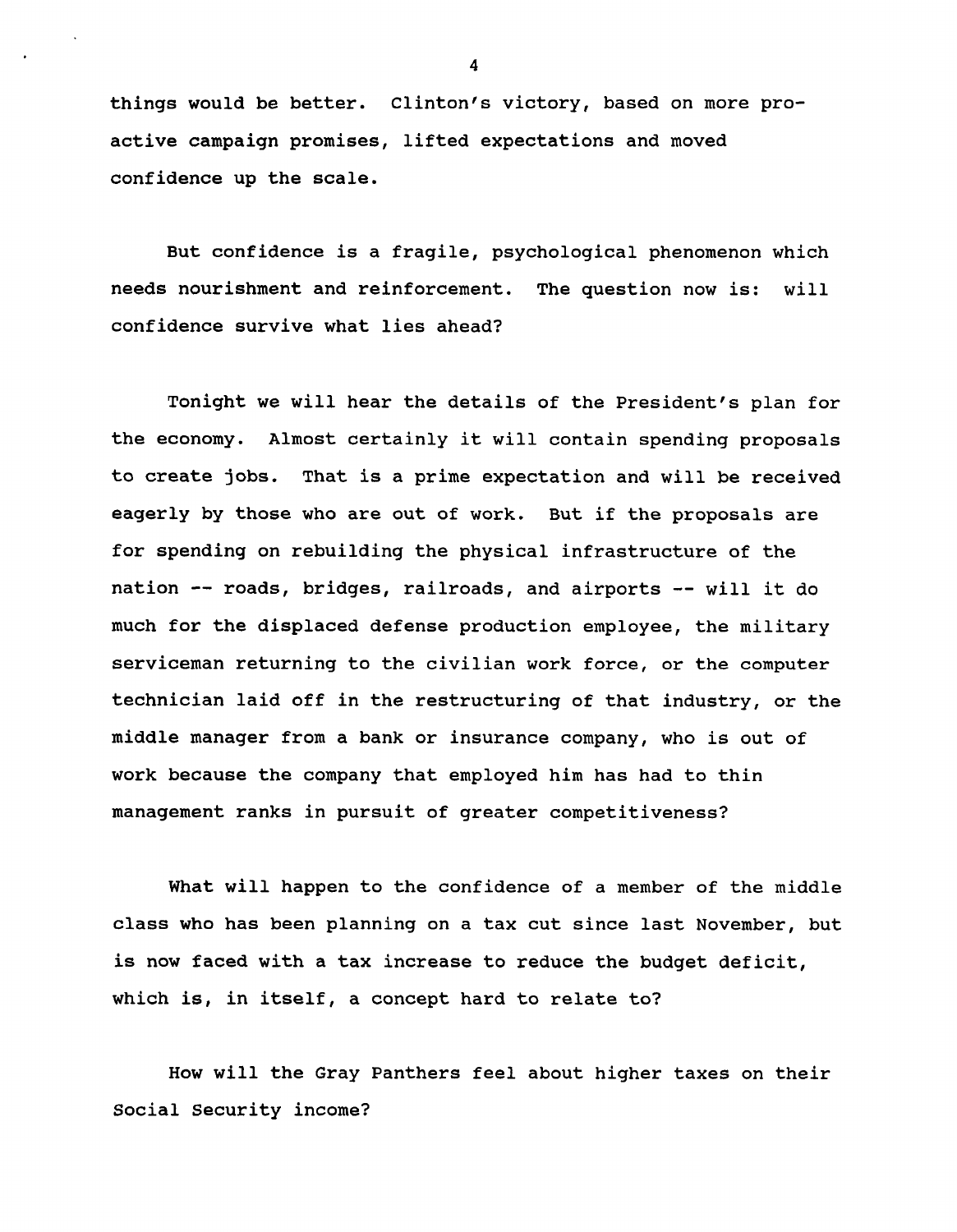**How will those in the higher income brackets react to higher taxes on their income? Will they continue to increase their consumption? More important, will they continue to invest in American business or will they and their middle class compatriots turn cautious, slow down spending and investment, and help choke off this strong recovery.**

**Attitudes are of enormous importance in this environment and a great deal depends on the President's ability to sell the nation a menu of sacrifice without squelching the confidence which is fueling the current growth pattern.**

**If he succeeds, then the outlook is favorable and my personal forecast would be for growth in real GDP of 3 to 3% percent in 1993, with inflation, as measured by the consumer price index, falling to the 2% to 2% percent range. Unemployment tends to lag somewhat but by the fourth quarter of 1993 I would expect it to be between 6% and 6% percent of the labor force.**

**But, if the President's program as proposed tonight and subsequently implemented by Congress is seen as too sacrificial and not enough beneficial, then the pace of economic growth could slow dramatically, and, perversely, the expected improvement in employment could abort. Corporate restructuring will, in my opinion, continue to be a fixture of the Nineties. And, the race to improve productivity is not consistent with rehiring those who have been laid off. Moreover, much of the rest of the world,**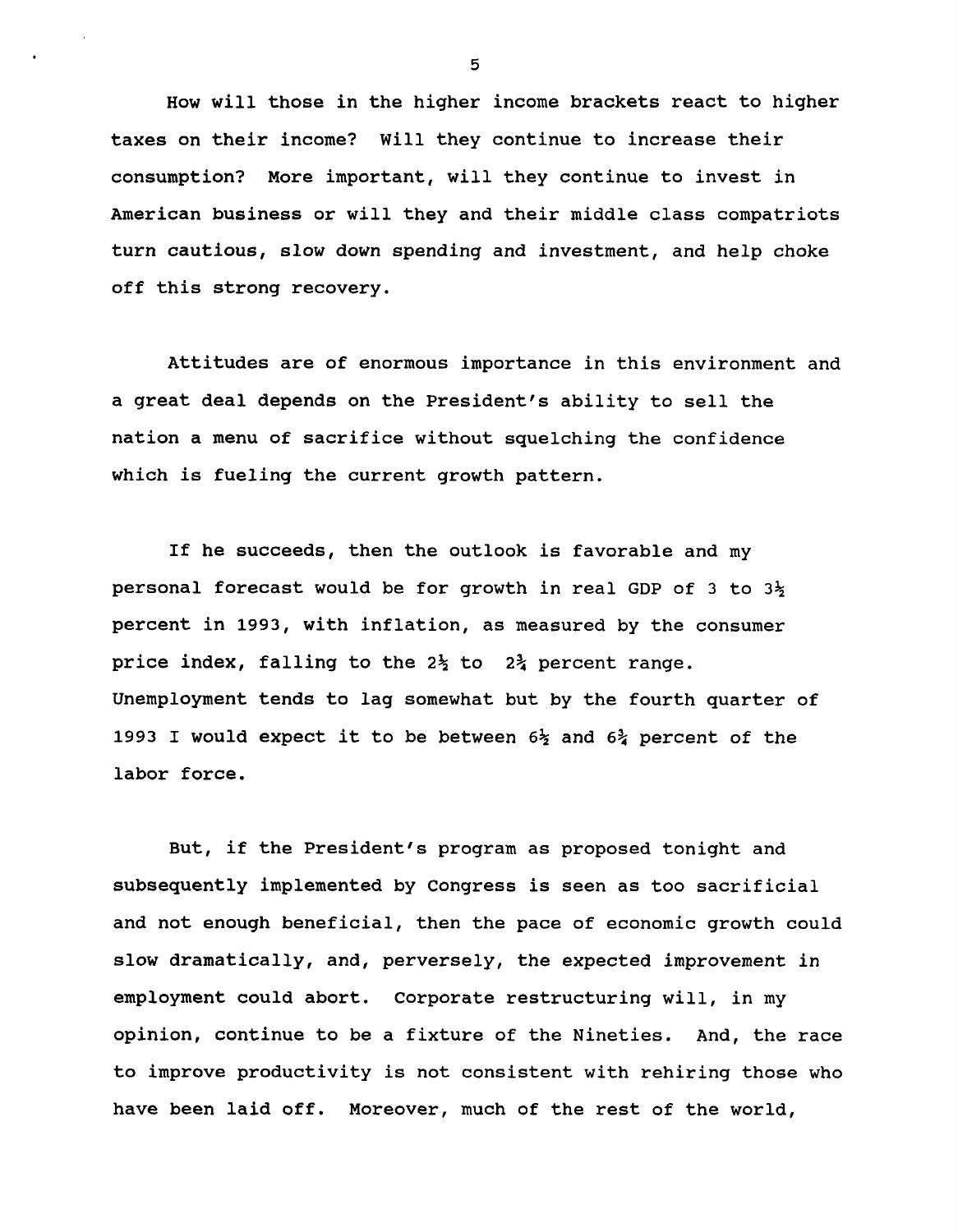**including our major trading partners, is in the doldrums, lagging our own recovery and dampening the growth of our export sector. And the depressed state of the commercial real estate sector is likely to continue for some time. The recovery, therefore, has its fragile elements and the needed efforts to reduce the deficit may, in themselves, be counter-productive to sustaining our present rate of growth.**

**An important issue in the debate over the sustainability of the recovery is the "so-called" credit crunch. I say "so-called" credit crunch because this current phenomenon does not fit the classic definition of a credit crunch. Classically, a credit crunch is when the demand for credit far outstrips the ability of the financial system to meet the demand. In the current instance there is ample capacity to lend in the banking system and there has generally been only slack demand.**

**This is a phenomenon which has both supply and demand elements in it, on a selective basis.**

**On the supply side, the battered and still bruised commercial banking system has been through a series of trauma which have imposed priorities on lending policies which do not necessarily apply to all applicants for credit. Certainly, given the state of the commercial real estate markets in most parts of the country, the availability of credit for commercial real estate development is restricted to pre-leased and pre-permanent financed facilities with developer equity and take-out**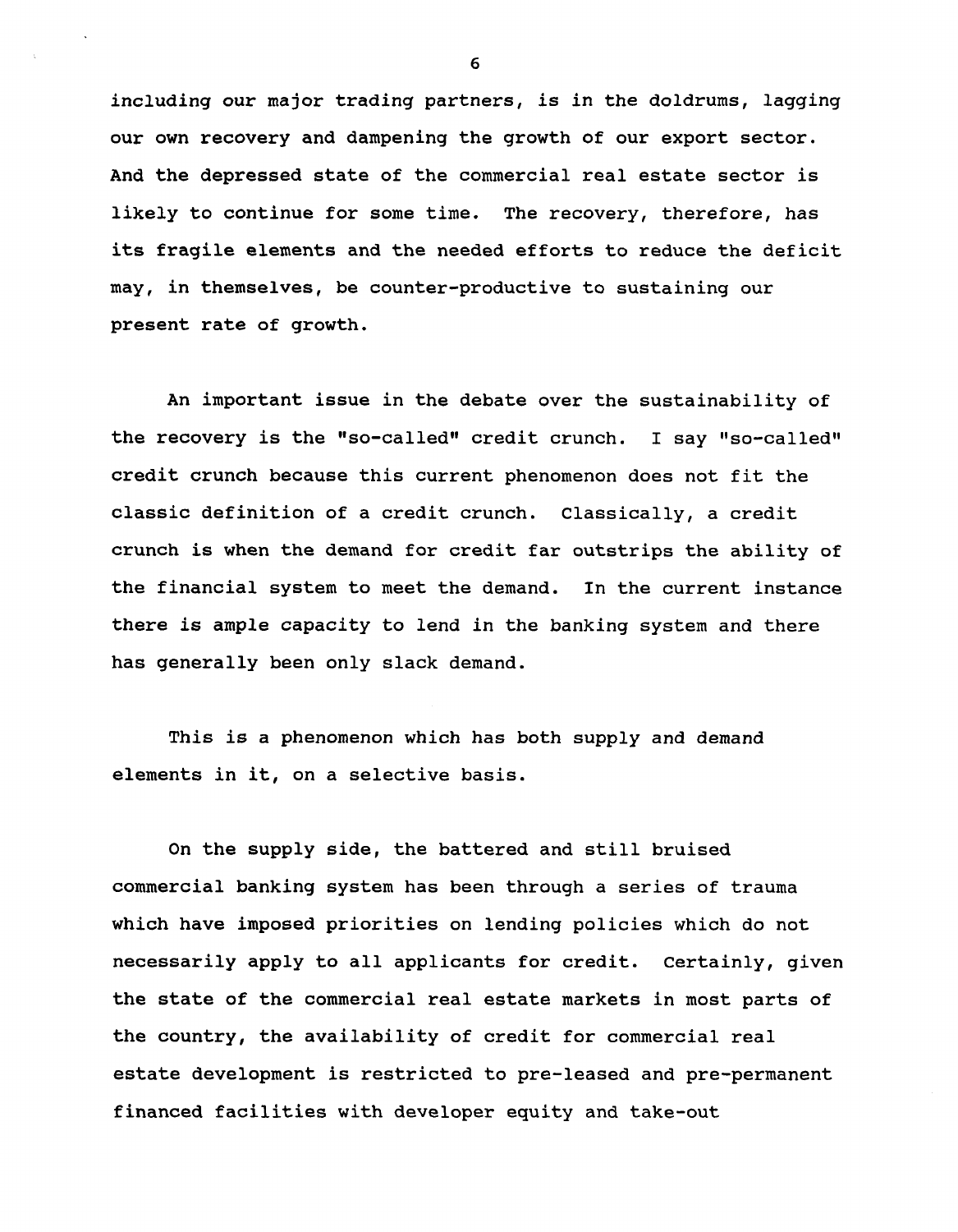**guarantees. That is not hard to understand given the experience of failed banks brought down by non-performing real estate loans, or survivor banks whose capital accounts were decimated by charge-offs and higher reserve requirements. And, given the current state of commercial real estate markets, with up to ten years' supply of inventory, it is not hard to understand why developers find credit hard to obtain. Interestingly , some of the loudest complainers are the ones who did not pay back their loans last year.**

**In addition, many would-be business borrowers, both large and small, have themselves been hurt by the recession and recent business conditions. This makes their balance sheets and operating statements less attractive to loan officers at the same time that banks are tightening lending standards to avoid future mistakes.**

**Add to all of that higher capital requirements for banks at year-end 1992. This one factor caused many banks actually to down-size their balance sheets to improve capital ratios. In part this was accomplished by asset sales. But many banks also restrained loan originations, particularly in loan classifications where they felt they were over-concentrated. Finally, many banks simply stopped making certain types of loans because the documentation requirements to satisfy over-eager examiners or secondary market requirements made it unprofitable to originate the loan given the pricing structure of the market. This is particularly true of mortgage loans and small business loans.**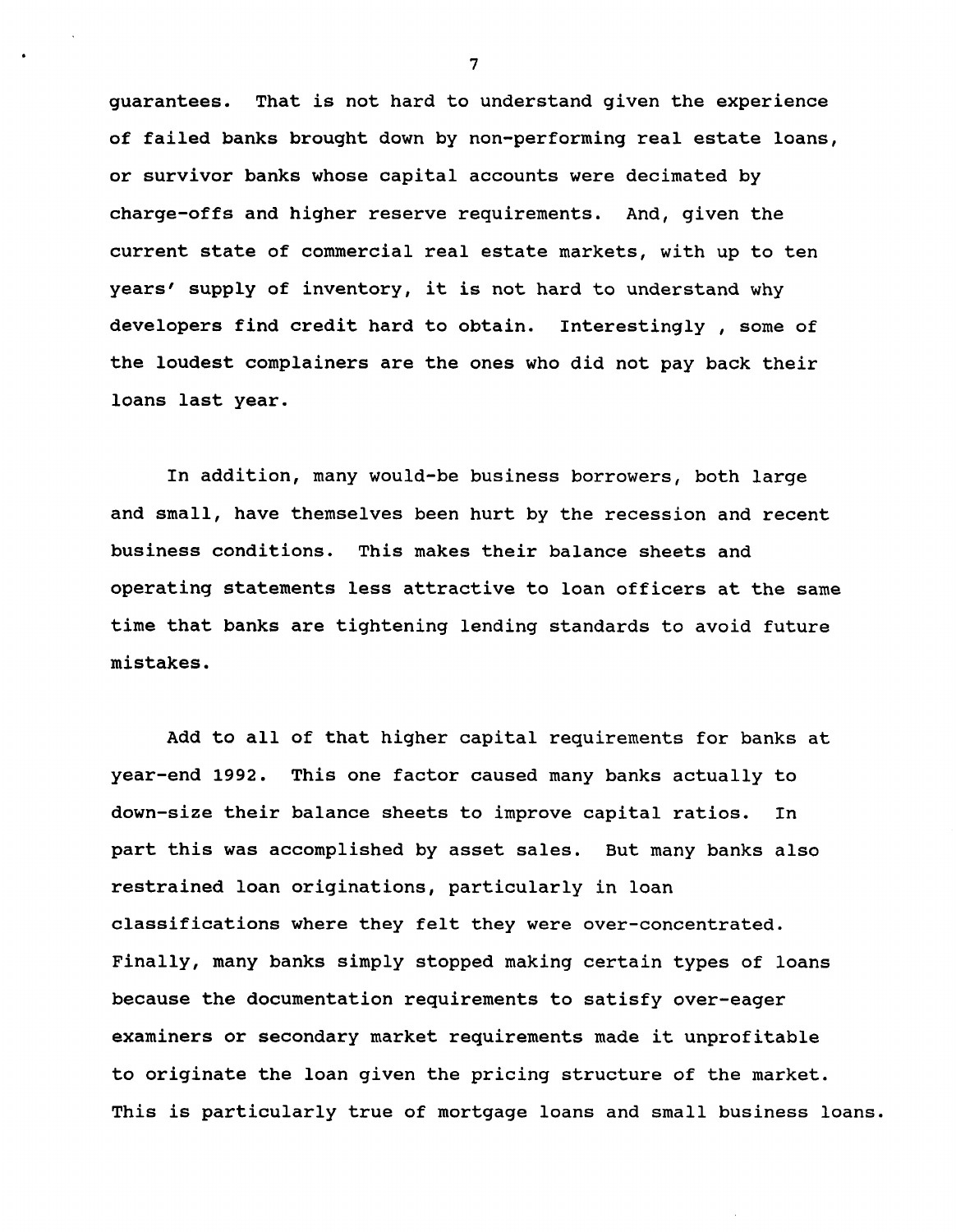**Another factor in credit demand is need. In past experience, the early months of a recession often put heavier credit needs on businesses due to slower receivables and inventory. In recent years, we have had a major revolution in inventory management to the extent that it substantially reduced the need for inventory financing as the economy slowed.**

**And, indeed, a slower growing economy ultimately produces less demand for credit due to a lower level of commerce.**

**Add to all of these factors overzealous application of examination standards, especially by young, inexperienced examiners who use a cookbook approach to their job, and you have the recipe for slower credit growth and the feeling of many applicants that they are being dealt with arbitrarily. On the other side of that argument would be the banks who would plead self defense. Self defense against the repetition of previous mistakes, self defense against higher capital standards, self defense against concentration in troubled industries, and self defense against restrictive and suffocating regulation often administered by inexperienced examiners and indifferent supervisors.**

**This was not so much a credit crunch as a credit reallocation to satisfy external forces which changed bank management behavior in a major way and also affected the credentials of prospective borrowers.**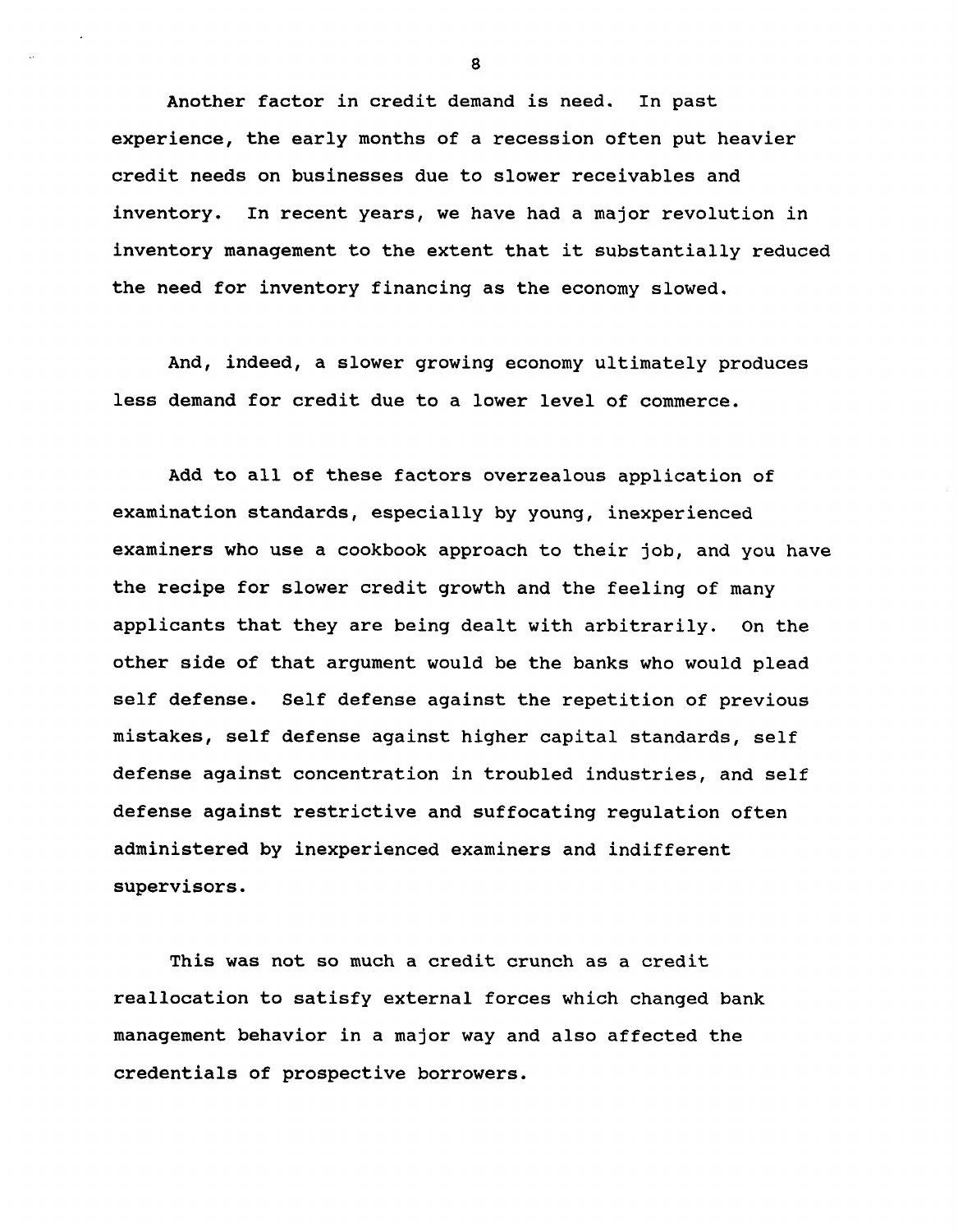**In conclusion, I would like to discuss briefly the condition of the banking system, the burden of over-regulation, and the urgent need for substantial structural reform in the United States financial system.**

**The condition of the commercial banks in the United States taken in the aggregate is probably the best it has been in more than two decades. Capital is at its highest level in relation to assets in 25 years. Earnings are at record levels with the return on average assets of the nearly 12,000 banks at about one percent and for the 50 largest at .83 percent. There are literally only a handful of banks in the country who do not meet the minimum risk-based capital standards, and there are less than 50 who are considered critically undercapitalized and therefore subject to government intervention. And those deeply troubled institutions have aggregate assets of less than \$7 billion, so even if all were intervened tomorrow, their resolution would not constitute a threat to the solvency of the FDIC, in spite of all the wild claims of some academic researchers.**

**Much has been made of the increase in the Treasury security holdings of banks and coincident decline in the C&I loan portfolio. The allegation is that banks are playing the yield curve and the lower capital allocation for Treasuries at the expense of businesses which need credit support. It is true that the risk capital allocation for Treasuries is zero while it is 8 percent for commercial loans. But ask yourselves what bank would long survive if they put depositors' money only into Treasuries**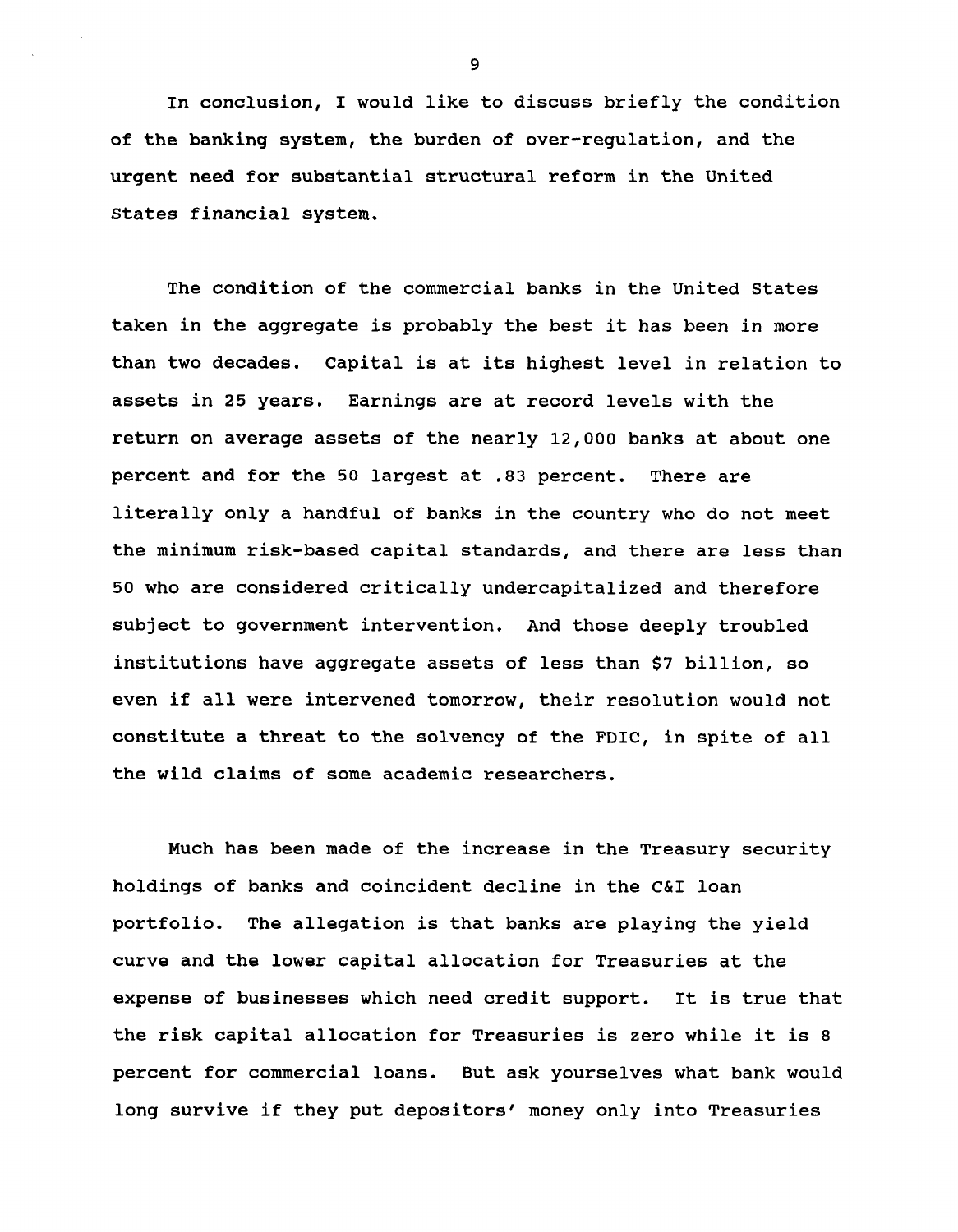**and denied deposit customers access to loans. I believe from my own 35 years of experience in banking that in the absence of strong loan demand banks invest in highly liquid securities, with the intent of liquidating securities to make loans as demand develops. This has been the pattern in the past and will be in the future as well. I have no doubt that banks will finance the growth in the economy, because that is their business, their reason for being.**

**I have spoken at length about the economy and about banks and their ability to finance the economy. Now I want to comment on the much more serious and fundamental question of the survival of banks as meaningful competitors in domestic and international markets.**

**In a well-meaning attempt to assure the safety and soundness of banks, protect depositors, and ultimately limit the liability of taxpayers, Congress has enacted over the years a plethora of statutes, the implementation of which has created a costly and stultifying burden of regulation on commercial banks, restricting severely the activities in which they may engage and more recently imposing management procedures, reports, and controls which add enormously to cost and arguably accomplish very little in assuring sound operation.**

**In addition, there are a number of statutes enacted ostensibly to protect consumers, which are in effect devices to use the banking system for social engineering purposes. The**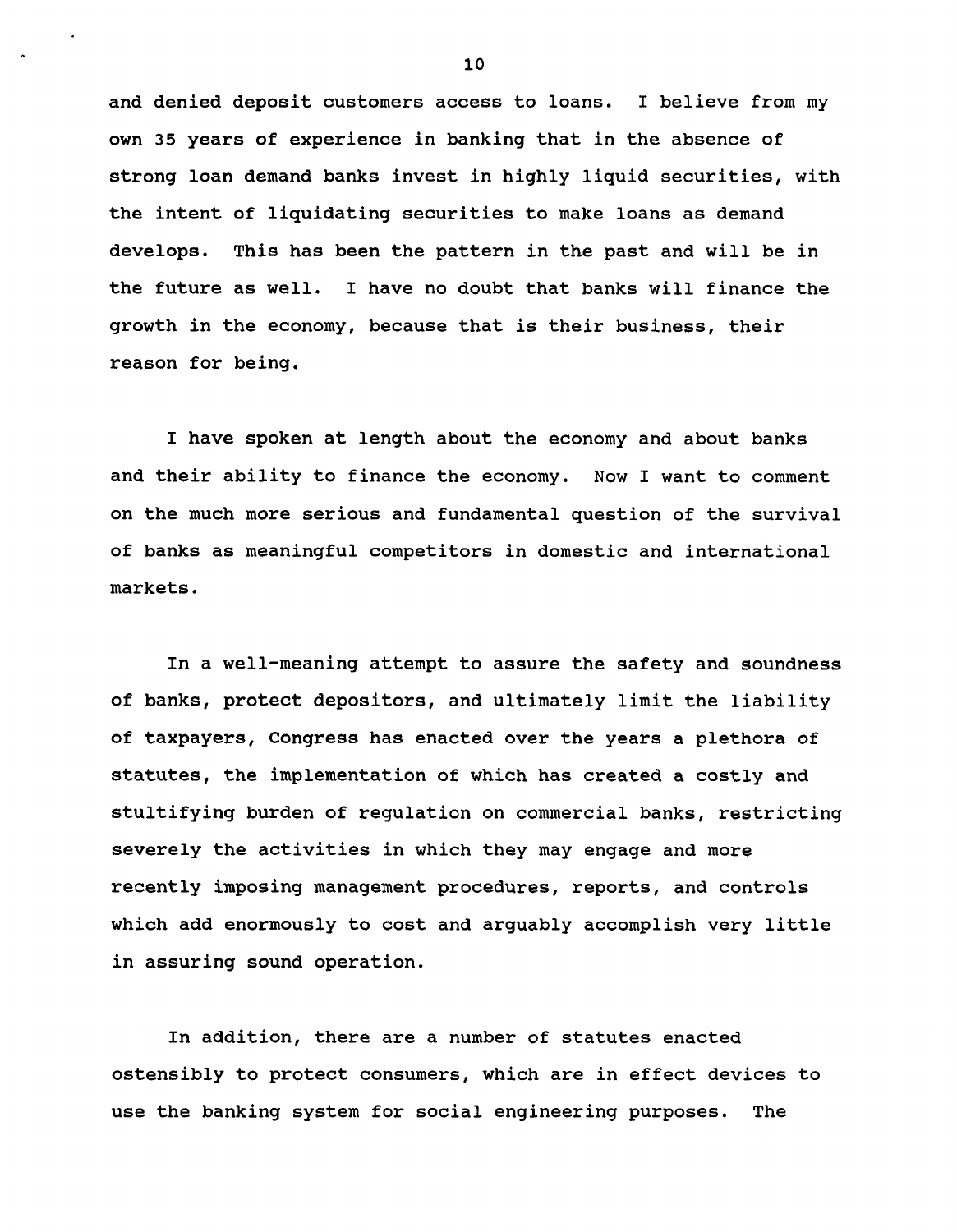**Community Reinvestment Act is a good example. Discouraged by the failure of public housing projects all across the country, Congress passed the CRA in 1977 to recruit the banks to solve this huge humanitarian problem, saying banks derive deposits from the community, therefore they are obligated to make sure the credit needs of that community are being met. Private capital has always been more efficient than government spending and that has been the case with CRA. And, indeed, an intelligent welladministered program can be profitable and desirable business for a bank.**

**But, the Act has been applied just as stringently to small banks in rural communities as to banks operating in the inner city where the real problem exists. As Congress has clamored for a more pro-active role for banks, supervisors have had to require more documentation to provide an audit trail to establish compliance, and the automatic protest of applications on the ground of CRA non-compliance adds enormously to the supervisory cost and the cost to the bank. Based on years of experience, I believe these protests have little validity. The overwhelming majority of protests are determined to be unfounded and without merit.**

**By limiting activities, circumscribing management prerogatives, and requiring banks to sponsor social programs, regulatory overkill is making banks increasingly uncompetitive and essentially forcing customers to other sources of financial service: brokers, investment bankers, insurance companies,**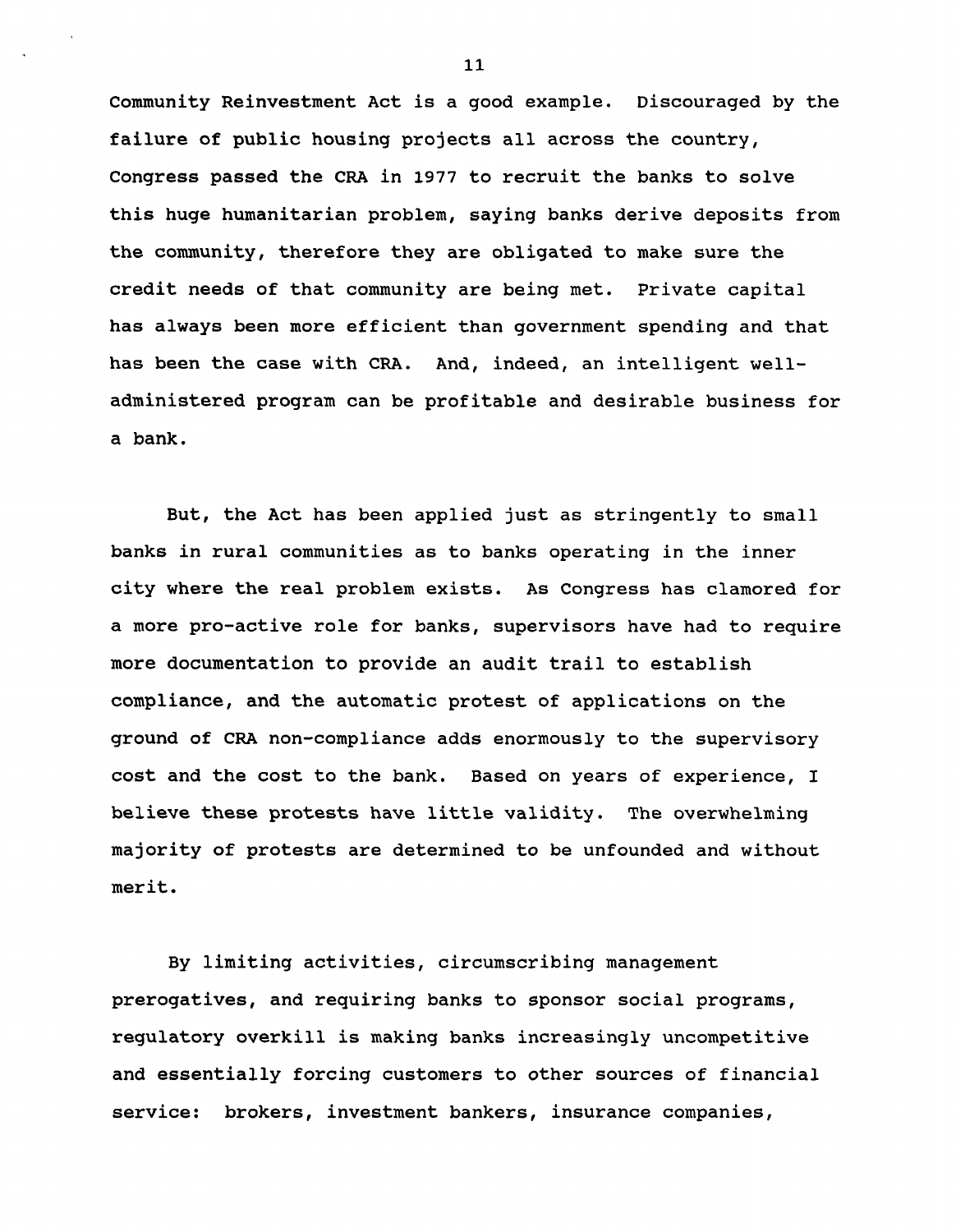**mutual funds, and finance companies. If this trend continues, banks will cease to exist as innovative risk managers, providing new credit and deposit services to an expanding economy. I do not think that is enlightened public policy.**

**What, then, might happen to change that gloomy outlook. Well, the question has Congress' attention and has stirred deep concern in the industry. Congress asked the Federal Financial Institutions Examination Council to study unnecessary regulatory burden and we submitted a comprehensive report on the subject last December. I will be testifying in the House tomorrow on the findings of that study and later in the spring we will submit recommendations for specific legislative action to remediate some of the burden. I am hopeful that this will lead to significant action, but not overly optimistic.**

**I am even less sanguine about structural reform which has been needed for many years. Repeated efforts to focus Congressional attention have been thwarted by those in the leadership who are the captives of special interests opposed to any move to broaden the powers of banks or permit the integration of the financial services industry. Meanwhile, the rest of the industrial world, our major trading partners particularly, have moved aggressively to permit the affiliation of banks, securities firms, and insurance companies. Safety and soundness concerns about such affiliations are unfounded, based on long experience in other countries. But these concerns have been used as a**